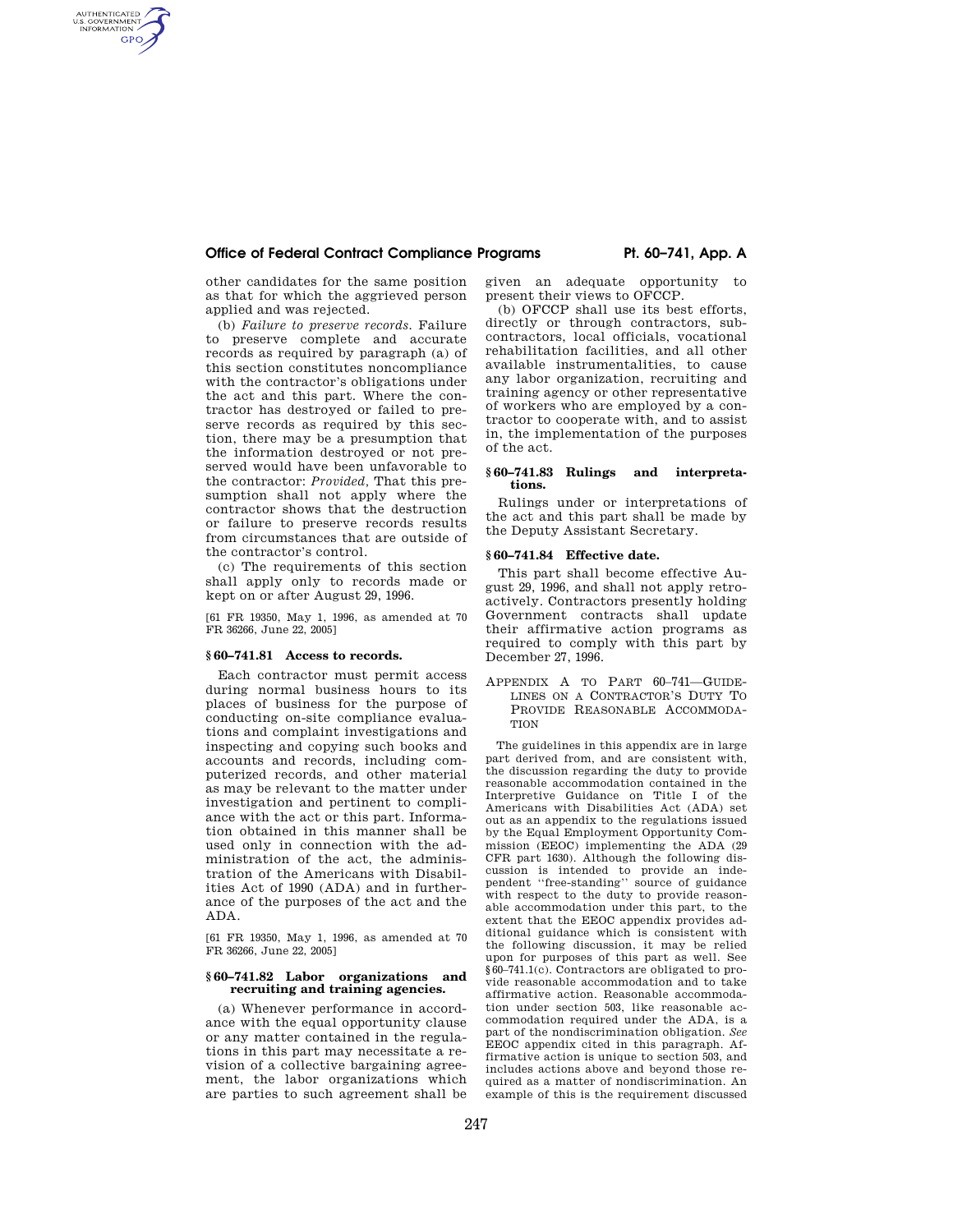in paragraph 2 of this appendix that a contractor *shall* make an inquiry of an employee with a known disability who is having significant difficulty performing his or her job.

1. A contractor is required to make reasonable accommodations to the known physical or mental limitations of an ''otherwise qualified'' individual with a disability, unless the contractor can demonstrate that the accommodation would impose an undue hardship on the operation of its business. As stated in §60–741.2(t), an individual with a disability is qualified if he or she satisfies all the skill, experience, education and other job-related selection criteria, and can perform the essential functions of the position with or without reasonable accommodation. A contractor is required to make a reasonable accommodation with respect to its application process if the individual with a disability is qualified with respect to that process. One is ''otherwise qualified'' if he or she is qualified for a job, except that, because of a disability, he or she needs a reasonable accommodation to be able to perform the job's essential functions.

2. Although the contractor would not be expected to accommodate disabilities of which it is unaware, the contractor has an affirmative obligation to provide a reasonable accommodation for applicants and employees of whose disability the contractor has actual knowledge. As stated in §60–741.42 (see also Appendix B of this part), the contractor is required to invite applicants who have been provided an offer of employment, before they begin their employment duties, to indicate whether they may have a disability and wish to benefit under the contractor's affirmative action program. That section further provides that the contractor should seek the advice of individuals who 'self-identify'' in this way as to proper placement and appropriate accommodation. Moreover, §60–741.44(d) provides that if an employee with a known disability is having significant difficulty performing his or her job and it is reasonable to conclude that the performance problem may be related to the disability, the contractor is required to confidentially inquire whether the problem is disability related and if the employee is in need of a reasonable accommodation.

3. An accommodation is any change in the work environment or in the way things are customarily done that enables an individual with a disability to enjoy equal employment opportunities. Equal employment opportunity means an opportunity to attain the same level of performance, or to enjoy the same level of benefits and privileges of employment as are available to the average similarly situated employee without a disability. Thus, for example, an accommodation made to assist an employee with a disability in the performance of his or her job must be adequate to enable the individual to

# **Pt. 60–741, App. A 41 CFR Ch. 60 (7–1–09 Edition)**

perform the essential functions of the position. The accommodation, however, does not have to be the ''best'' accommodation possible, so long as it is sufficient to meet the job-related needs of the individual being accommodated. There are three areas in which reasonable accommodations may be necessary: (1) Accommodations in the application process; (2) accommodations that enable employees with disabilities to perform the essential functions of the position held or desired; and (3) accommodations that enable employees with disabilities to enjoy equal benefits and privileges of employment as are enjoyed by employees without disabilities.

4. The term ''undue hardship'' refers to any accommodation that would be unduly costly, extensive, substantial, or disruptive, or that would fundamentally alter the nature or operation of the contractor's business. The contractor's claim that the cost of a particular accommodation will impose an undue hardship requires a determination of which financial resources should be considered those of the contractor in its entirety or only those of the facility that will be required to provide the accommodation. This inquiry requires an analysis of the financial relationship between the contractor and the facility in order to determine what resources will be available to the facility in providing the accommodation. If the contractor can show that the cost of the accommodation would impose an undue hardship, it would still be required to provide the accommodation if the funding is available from another source, e.g., a State vocational rehabilitation agency, or if Federal, State or local tax deductions or tax credits are available to offset the cost of the accommodation. In the absence of such funding, the individual with a disability should be given the option of providing the accommodation or of paying that portion of the cost which constitutes the undue hardship on the operation of the business.

5. Section 60–741.2(v) lists a number of examples of the most common types of accommodations that the contractor may be required to provide. There are any number of specific accommodations that may be appropriate for particular situations. The discussion in this appendix is not intended to provide an exhaustive list of required accommodations (as no such list would be feasible); rather, it is intended to provide general guidance regarding the nature of the obligation. The decision as to whether a reasonable accommodation is appropriate must be made on a case-by-case basis. The contractor generally should consult with the individual with a disability in deciding on the appropriate accommodation; frequently, the individual will know exactly what accommodation he or she will need to perform successfully in a particular job, and may suggest an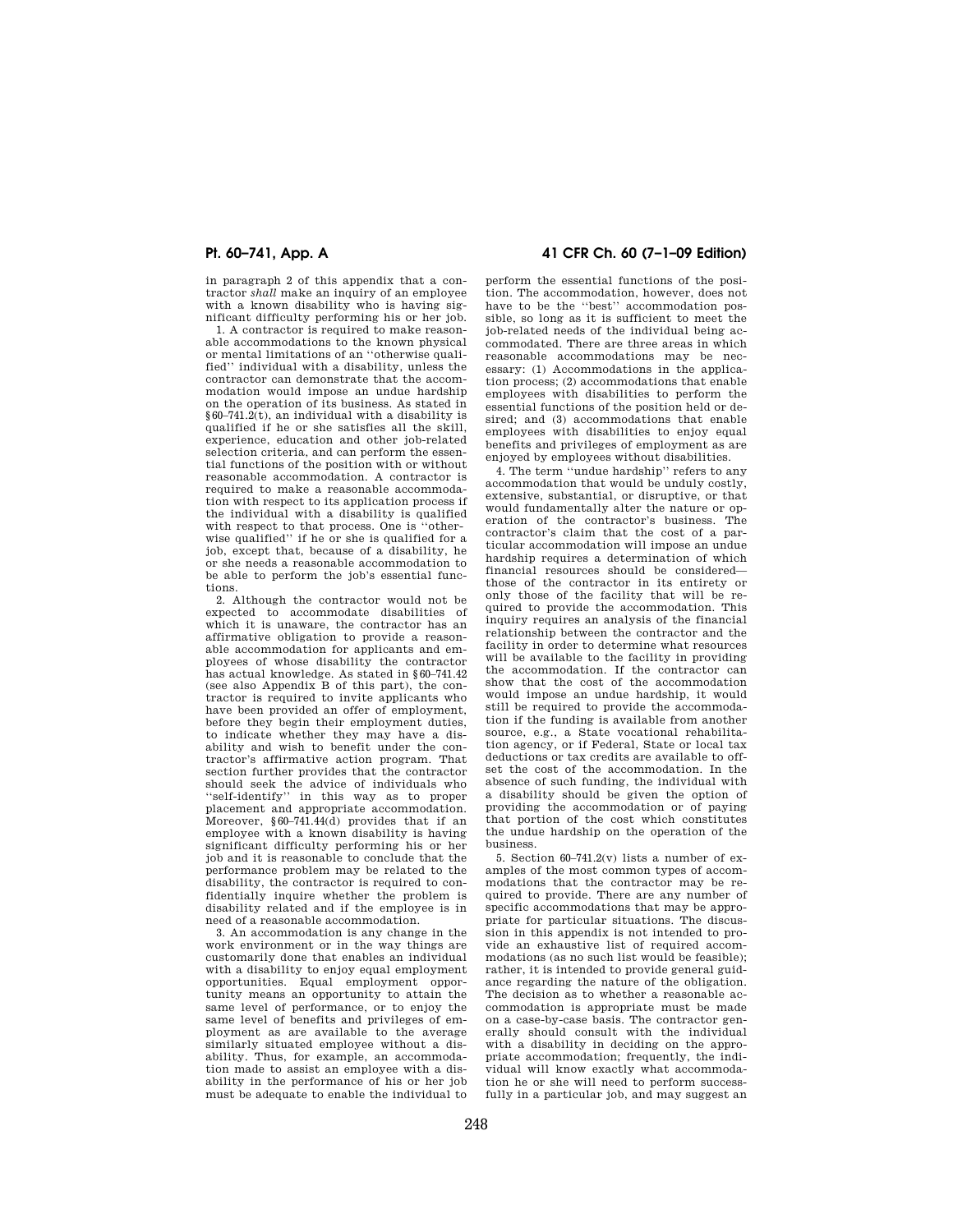# **Office of Federal Contract Compliance Programs Pt. 60–741, App. A**

accommodation which is simpler and less expensive than the accommodation the contractor might have devised. Other resources to consult include the appropriate State vocational rehabilitation services agency, the Equal Employment Opportunity Commission<br>(1-800-669-EEOC (voice). 1-800-800-3302 (1–800–669–EEOC (voice), (TDD)), the Job Accommodation Network (JAN) operated by the President's Committee on Employment of People with Disabilities (1–800–JAN–7234), private disability organizations, and other employers.

6. With respect to accommodations that can permit an employee with a disability to perform essential functions successfully, a reasonable accommodation may require the contractor to, for instance, modify or acquire equipment. For the visually-impaired such accommodations may include providing adaptive hardware and software for computers, electronic visual aids, braille devices, talking calculators, magnifiers, audio recordings and brailled or large print materials. For persons with hearing impairments, reasonable accommodations may include providing telephone handset amplifiers, telephones compatible with hearing aids and telecommunications devices for the deaf (TDDs). For persons with limited physical dexterity, the obligation may require the provision of goose neck telephone headsets, mechanical page turners and raised or lowered furniture.

7. Other reasonable accommodations of this type may include providing personal assistants such as a reader, interpreter or travel attendant, permitting the use of accrued paid leave or providing additional unpaid leave for necessary treatment. The contractor may also be required to make existing facilities readily accessible to and usable by individuals with a disability—including areas used by employees for purposes other than the performance of essential job functions such as restrooms, break rooms, cafeterias, lounges, auditoriums, libraries, parking lots and credit unions. This type of accommodation will enable employees to enjoy equal benefits and privileges of employment as are enjoyed by employees who do not have disabilities.

8. Another of the potential accommodations listed in  $\S 60 - 741.2(v)$  is job restructuring. This may involve reallocating or redistributing those nonessential, marginal job functions which a qualified individual with a disability cannot perform to another position. Accordingly, if a clerical employee is occasionally required to lift heavy boxes containing files, but cannot do so because of a disability, this task may be reassigned to another employee. The contractor, however, is not required to reallocate essential functions, *i.e.*, those functions that the individual who holds the job would have to perform, with or without reasonable accommodation, in order to be considered qualified for

the position. For instance, the contractor which has a security guard position which requires the incumbent to inspect identity cards would not have to provide a blind individual with an assistant to perform that duty; in such a case, the assistant would be performing an essential function of the job for the individual with a disability. Job restructuring may also involve allowing parttime or modified work schedules. For instance, flexible or adjusted work schedules could benefit persons who cannot work a standard schedule because of the need to obtain medical treatment, or persons with mobility impairments who depend on a public transportation system that is not accessible during the hours of a standard schedule.

9. Reasonable accommodation may also include reassignment to a vacant position. In general, reassignment should be considered only when accommodation within the individual's current position would pose an undue hardship. Reassignment is not required for applicants. However, in making hiring decisions, contractors are encouraged to consider known applicants with disabilities for all available positions for which they may be qualified when the position(s) applied for is unavailable. Reassignment may not be used to limit, segregate, or otherwise discriminate against employees with disabilities by forcing reassignments to undesirable positions or to designated offices or facilities. Employers should reassign the individual to an equivalent position in terms of pay, status, etc., if the individual is qualified, and if the position is vacant within a reasonable amount of time. A ''reasonable amount of time'' should be determined in light of the totality of the circumstances.

10. The contractor may reassign an individual to a lower graded position if there are no accommodations that would enable the employee to remain in the current position and there are no vacant equivalent positions for which the individual is qualified with or without reasonable accommodation. The contractor may maintain the reassigned individual with a disability at the salary of the higher graded position, and must do so if it maintains the salary of reassigned employees who are not disabled. It should also be noted that the contractor is not required to promote an individual with a disability as an accommodation.

11. With respect to the application process, appropriate accommodations may include the following: (1) providing information regarding job vacancies in a form accessible to the vision or hearing impaired, e.g., by making an announcement available in braille, in large print, or on audio tape, or by responding to job inquiries via TDDs; (2) providing readers, interpreters and other similar assistance during the application, testing and